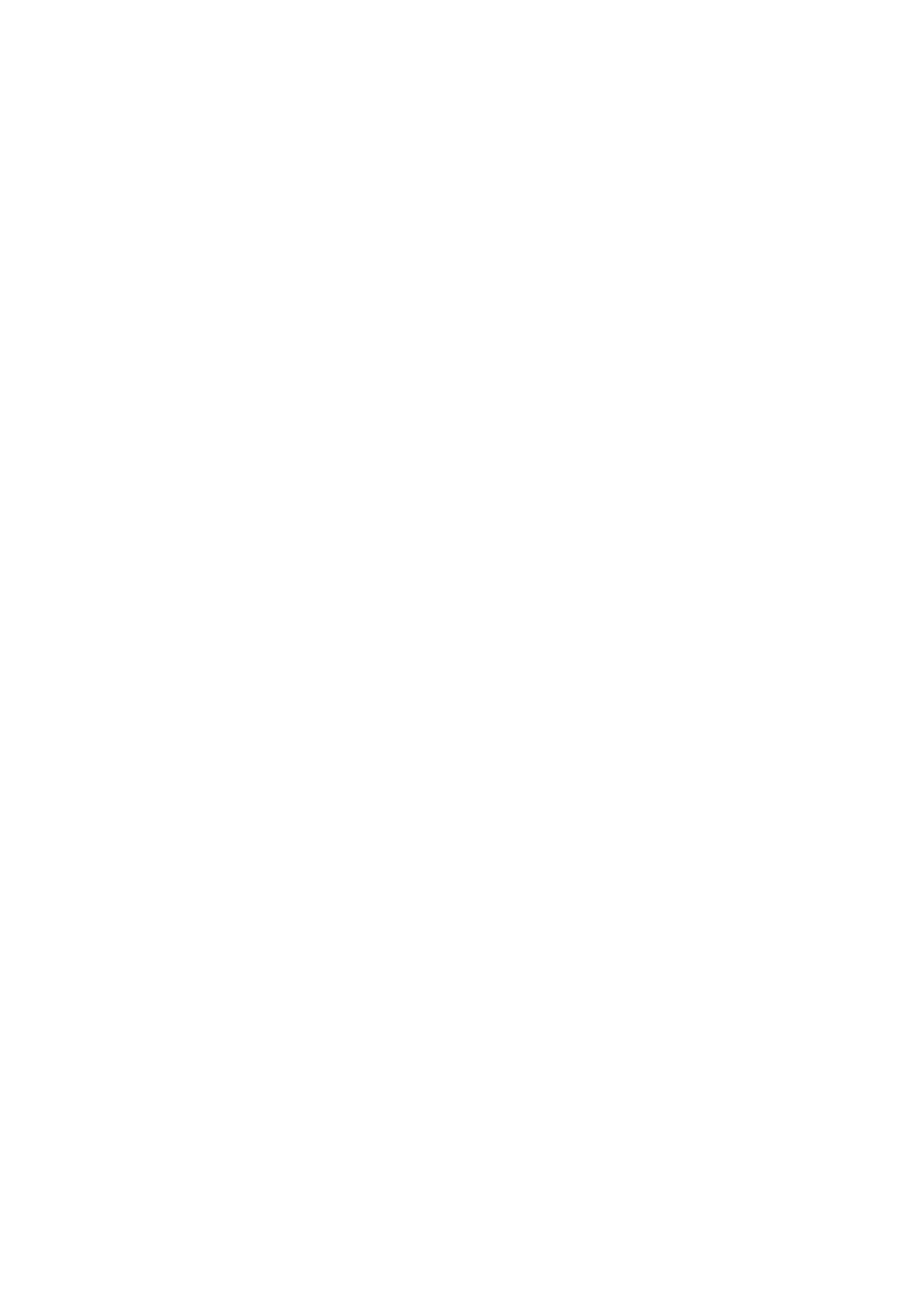# **Centenary International Symposium XENAKIS 22**

Lectures | Workshops | Concerts

# Symposium Program

Athens & Nafplio 24-29.05.2022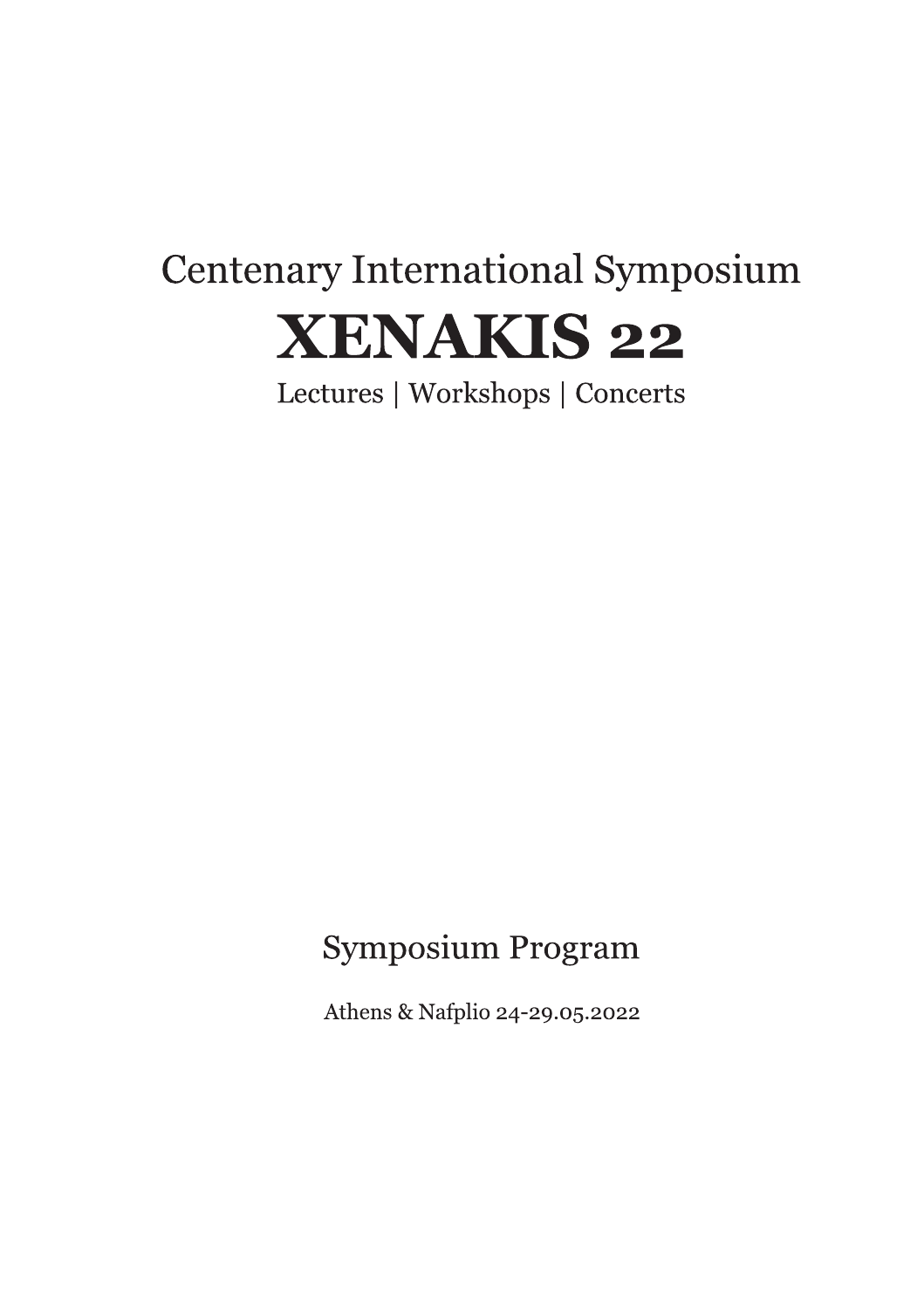# **Tuesday, May 24th**

#### **18:00-22:30 Xenakis during Resistance and December 1944 battle. Historical promenade and historico-musical evening**

Co-organized with ASKI (Contemporary Social History Archives), EfA (École française d'Athènes) and National Technical University of Athens

18:00 Meeting at École française d'Athènes (Location: École française d'Athènes)

Greetings from Véronique Chankowski, directrice de l'École française d'Athènes Lucile Arnoux-Farnoux: The École française d'Athènes during December 1944 battle

Historical promenade where Xenakis was wounded Orestis Karamanlis, Kostis Karpozilos

20:00 Historico-musical evening at National Technical University of Athens (Polytechneio) (Location: National Technical University of Athens)

Greetings from the Dean of the School of Architecture, National Technical University of Athens: Prof. Panagiotis Tournikiotis

Ensemble vocal Soli Tutti, Denis Gautheyrie direction: Nuits (1967-68, 12 voices) Vocal ensemble from NKUA, Vaia Papayiannopoulou direction (Giorgos Doussis preparation): three unpublished works from the young Xenakis: EPON student anthem (ca 1943), Η περιστέρα Ειρήνη (La Colombe de la paix, 1952, alto, mixed choir), Σταμάτης Κατωτάκης, καθιστό (Stamatis Katotakis, chanson de table, 1953, voice, male choir)

Historical presentations: Vaggelis Karamanolakis, Menelaos Charalambidis, Giorgos Petropoulos Musicological presentations: Makis Solomos Special guest: Mâkhi Xenakis

Chair: Anastasia Georgaki

#### **22:30-23:30 Reception Buffet**

(Location: National Technical University of Athens)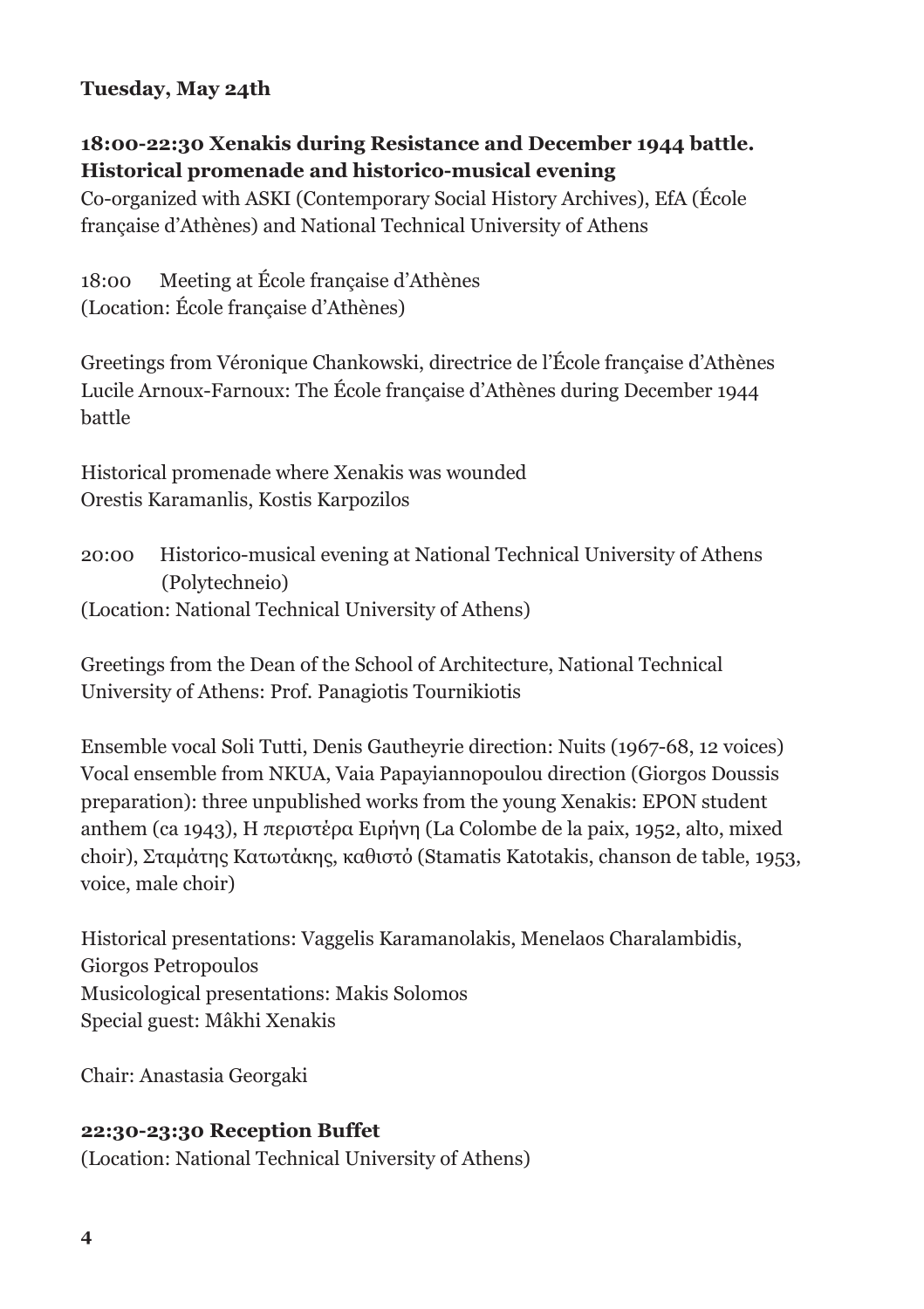# **Wednesday, May 25th**

#### **09:00-09:30 Registrations**

(Location: Great Hall)

#### **09:30-11:00 Opening Ceremony - Concert**

(Location: Great Hall)

Greetings from Nicholas Yatromanolakis, Deputy Minister of Culture and Sports, Greece Greetings from the Rector of the National and Kapodistrian University of Athens: Prof. Meletios-Athanassios Dimopoulos Greetings from the Dean of the School of Philosophy, National and Kapodistrian University of Athens: Prof. Achilleas Chaldaiakis Greetings from the Xenakis22 Symposium chairs Prof. Anastasia Georgaki, NKUA Prof. Makis Solomos, Université Paris 8 Mâkhi Xenakis, Les Amis de Xenakis

Concert: Zyia (1952) Aggeliki Kathariou, voice; Natalia Geraki, flute; Apostolos Palios, piano Evryali (1973) À r. (Hommage à Ravel) (1987) Pavlos Antoniadis, piano

#### **11:30-13:00 Session 4A: Music Theory and Analysis 1**

(Location: Amphitheatre Drakopoulos) Chair: Dimitris Exarchos

| 11:30 | Benoît Gibson                                                           |
|-------|-------------------------------------------------------------------------|
|       | The Use of Stochastic Distributions in the Instrumental Works of Iannis |
|       | Xenakis: Between Chance and Intuition                                   |
| 12:00 | Sokratis Georgiadis                                                     |
|       | Contrapuntal procedures and aspects of conflict in the work of Iannis   |
|       | <b>Xenakis</b>                                                          |
| 12:30 | Charles Klippel Neimog                                                  |
|       | Organizing just intonation pitches through Xenakis' Sieves and Wilson's |
|       | CPS                                                                     |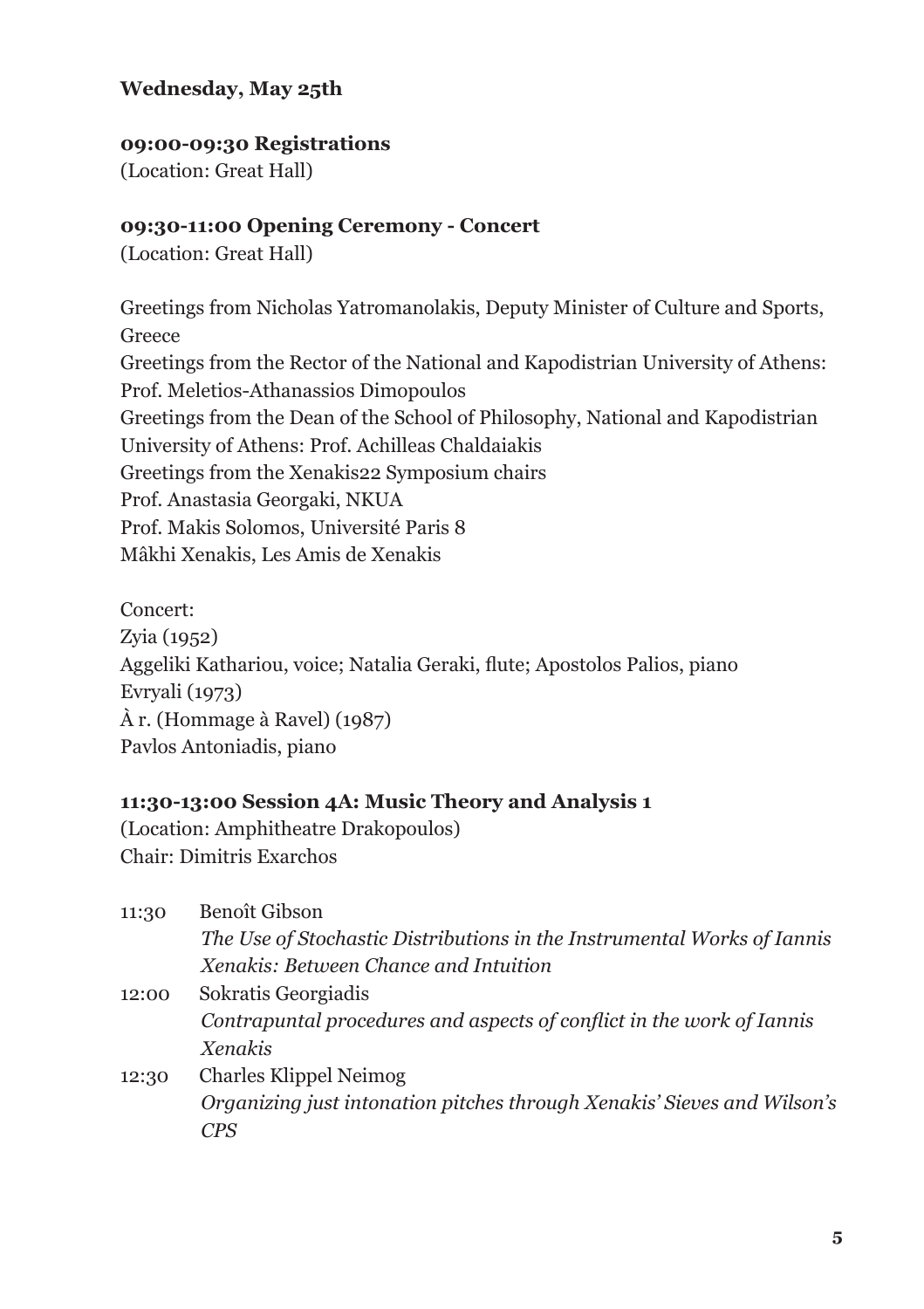#### **11:30-13:00 Session 4B: Aesthetics 1**

(Location: Amphitheatre Argyriadis) Chair: Mihu Iliescu

| 11:30 | Peter Nelson                                                           |
|-------|------------------------------------------------------------------------|
|       | What's the use of music?                                               |
| 12:00 | Gustavo Bonin                                                          |
|       | Musical enunciation: the modes of temporal existence in Iannis Xenakis |
| 12:30 | Nikos Ioakeim                                                          |
|       | Atrées: Is it a name or  something else?                               |

#### **13:30-14:30 Session 5A: Music Theory and Analysis 2**

(Location: Amphitheatre Drakopoulos) Chair: Benoît Gibson

| 13:30 | James Harley                                                           |
|-------|------------------------------------------------------------------------|
|       | Control or Chance? Considerations of Xenakien compositional strategies |
|       | in contrast Cageian approaches                                         |
| 14:00 | Oren Boneh                                                             |
|       | Waves and Architecture in Xenakis's Jonchaies                          |

#### **13:30-14:30 Session 5B: Aesthetics 2**

(Location: Amphitheatre Argyriadis) Chair: Iakovos Steinhauer

13:30 Alfia Nakipbekova *Nomos alpha by Iannis Xenakis and the problem of death and destiny* 14:00 Thomas Metcalf

*Ekphrasis in the work of Iannis Xenakis*

# **16:15-19:30 Session 6A: Workshops**

(Location: Room 209, School of Philosophy)

- 16:15 Dietrich Koeppen *Workshop with Participants: About Iannis Xenakis´ External Conflicts*
- 18:00 Gilles Paté and Cecile Regnault *Immersive landscape recomposing the sound of a public square*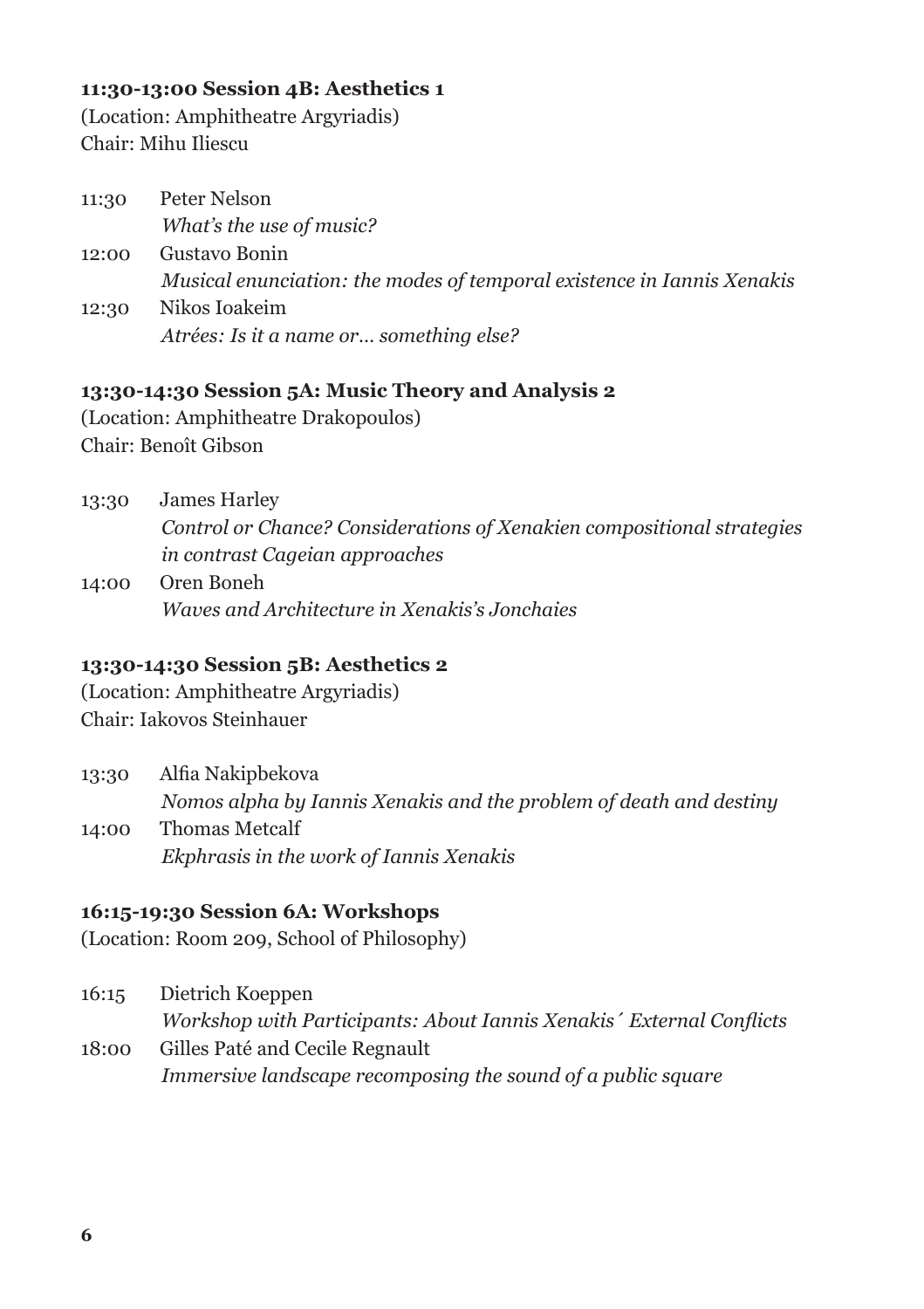### **16:15-19:30 Session 6B: Workshops**

(Location: Room 917, School of Philosophy)

- 16:15 Miles Warrington, Daniel Brown, Natalia Kotsani and Anastasia Georgaki *Insect Sound ecology and stochastic models* (abstract)
- 18:00 Rama Gottfried and Georg Hajdu *Workshop: Synchronized spatial performance of graphics scores and computer assisted composition with MaxScore and Drawsocket*

# **20:30-22:00 Concert at Odeion Athinon (Athens Conservatoire)**

(Location: Athens Conservatoire)

Iannis Xenakis: Orient Occident (1960, 4-channel musique concrète) Panos Alexiadis AGF Iannis Xenakis: Voyage Absolu des Unari vers Andomède (1989, 8-channel UPIC music) Pan Daijing (spatialization of Xenakis' pieces: Paul Goutmann)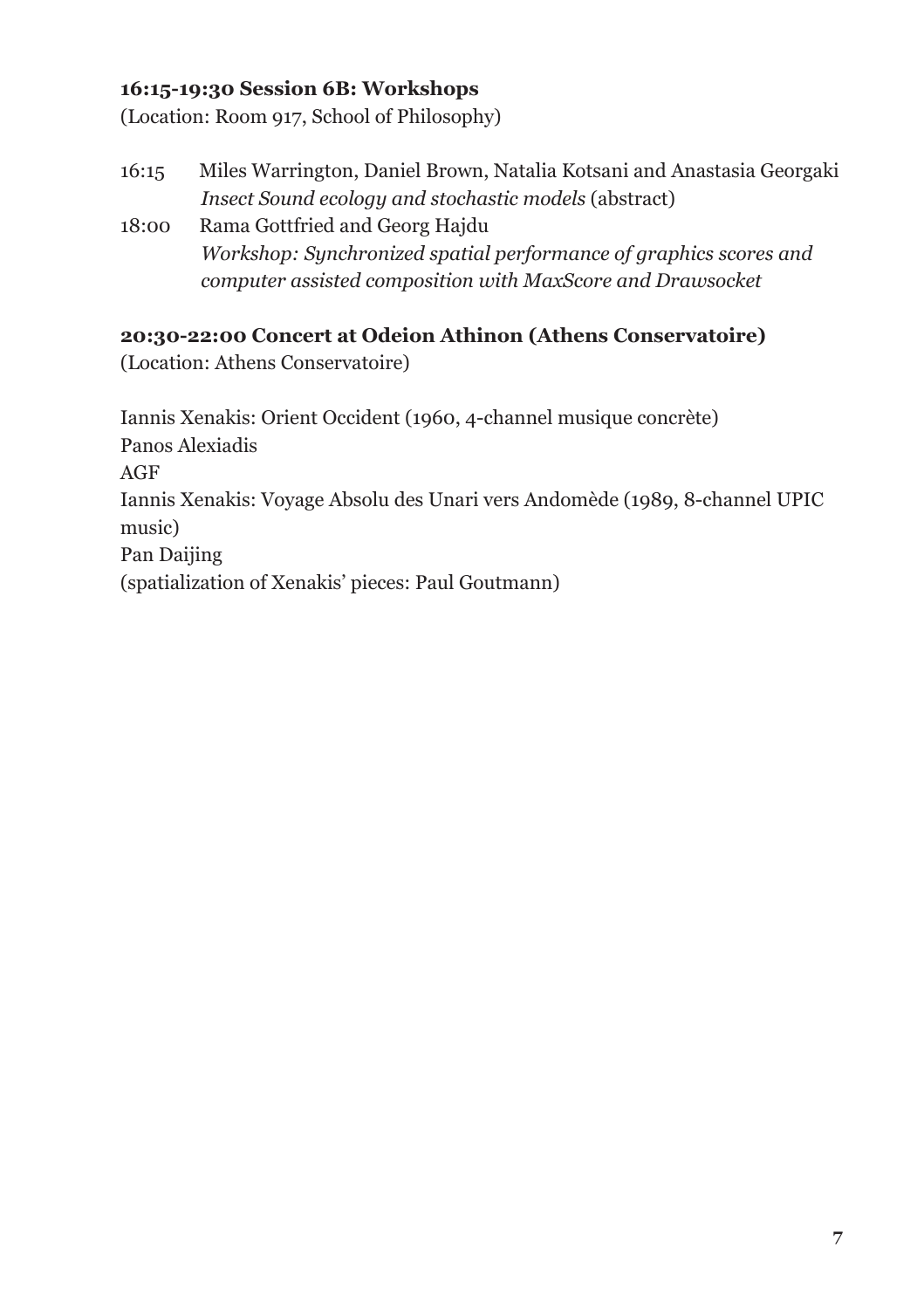### **Thursday, May 26th**

#### **09:00-11:00 Session 8A: Space and Electroacoustic Music**

(Location: Amphitheatre Drakopoulos) Chair: James Harley

| 09:00 | Peter Hoffmann                                                      |
|-------|---------------------------------------------------------------------|
|       | 16-Track GENDYN, A multichannel resynthesis of GENDY3               |
| 09:30 | Martin Supper                                                       |
|       | The other Room. The influence of Iannis Xenakis on room acoustics   |
|       | (abstract)                                                          |
| 10:00 | Jeyong Jung and Johan van Kreij                                     |
|       | Rethinking/revisiting the Gendy model from the perspective of noise |
|       | transformation as a compositional method                            |
|       | Presenter: Johan van Kreij                                          |
| 10:30 | Ryo Ikeshiro                                                        |
|       | Lessons from Xenakis on audification and sample-level machine       |

*learning techniques*

#### **09:00-11:00 Session 8B: Analysis and Theory 3, influence**

(Location: Amphitheatre Argyriadis) Chair: Alfia Nakipbekova

| 09:00 | Stéphan Schaub                                                     |
|-------|--------------------------------------------------------------------|
|       | Xenakis' thinking about / in musical composition: an analysis of   |
|       | Metastasis's central section                                       |
| 09:30 | Danilo Rossetti, Micael Antunes and Jonatas Manzolli               |
|       | Mikka "S", from Micro to Macrocomposition and Perception: Symbolic |
|       | and Audio-feature Psychoacoustic Analyzes                          |
| 10:00 | Elena Ferapontova                                                  |
|       | The features of the instrumental part in vocal and instrumental    |
|       | compositions by Iannis Xenakis                                     |
| 10:30 | Nicole Russell                                                     |
|       | Xenakis' Influence on Electronica                                  |

### **11:30-13:00 Session 9A: Aesthetics 3, performance 1, space 2**

(Location: Amphitheatre Drakopoulos) Chair: Panagiotis Parthenios

11:30 Mihu Iliescu *Xenakis' Conception of Creativity and The Notion of Emergence*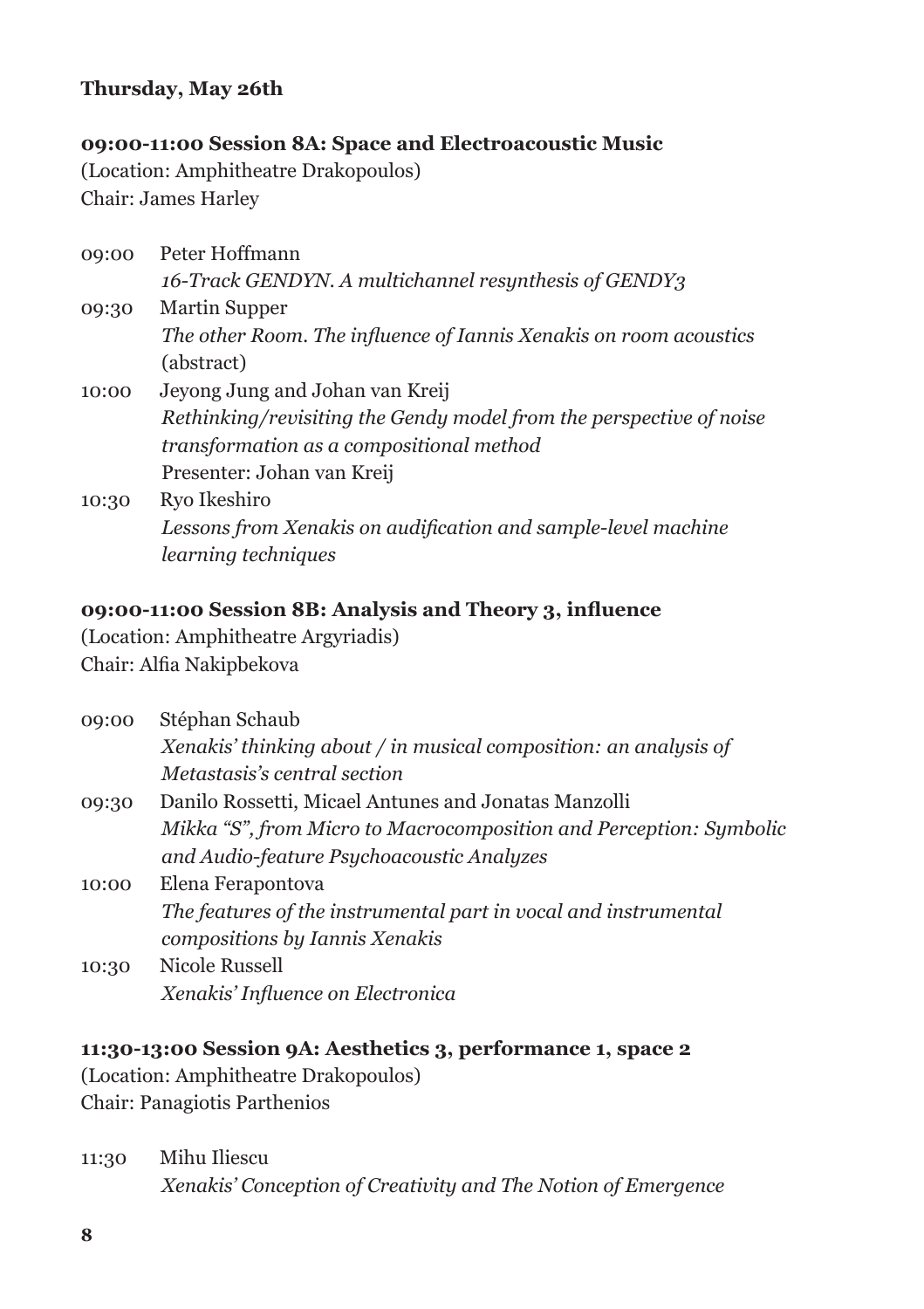12:00 Pavlos Antoniadis, Jean-François Jégo, Aurélien Duval, Frédéric Bevilacqua and Stella Paschalidou *Rendering embodied experience into multimodal data: concepts, tools and applications for Xenakis' piano performance* 12:30 Paul Goutmann and Alain Bonardi *From stereophonic to spatial audio processing: Voyage absolu des* 

# **11:30-12:30 Session 9B: Architecture 1**

*Unari vers Andromède by Iannis Xenakis*

(Location: Amphitheatre Argyriadis) Chair: Kiourtsoglou Elisavet

| 11:30 | Yin Yu                                                              |
|-------|---------------------------------------------------------------------|
|       | Towards Morphogenesis: The Growth Form in Xenakis's Light           |
| 12:00 | Mathias Schopfer and Emmanuel Stump                                 |
|       | Making Mankind resonate through Time: The Xenakis' undulating glass |
|       | panes                                                               |

#### **13:30-14:30 Session 10: Discussion with François-Bernard Mâche**

(Location: Amphitheatre Drakopoulos)

#### **16:15-19:30 Session 11A: Workshops**

(Location: Room 209, School of Philosophy)

| 16:15 | Pantelis Lykoudis |
|-------|-------------------|
|       | XAS Decoded       |

18:00 Alfia Nakipbekova *Workshop: 'Approaches to performing Nomos alpha and Kottos by Iannis Xenakis'*

#### **16:15-19:30 Session 11B: Workshops**

(Location: Room 742, School of Philosophy)

- 16:15 Pavlos Antoniadis, Jean-François Jégo, Aurélien Duval, Frédéric Bevilacqua and Stella Paschalidou *Workshop rendering embodied experience into multimodal data: concepts, tools and applications for Xenakis' piano performance*
- 18:00 Lorenzo Prati *The Situationist Polytope*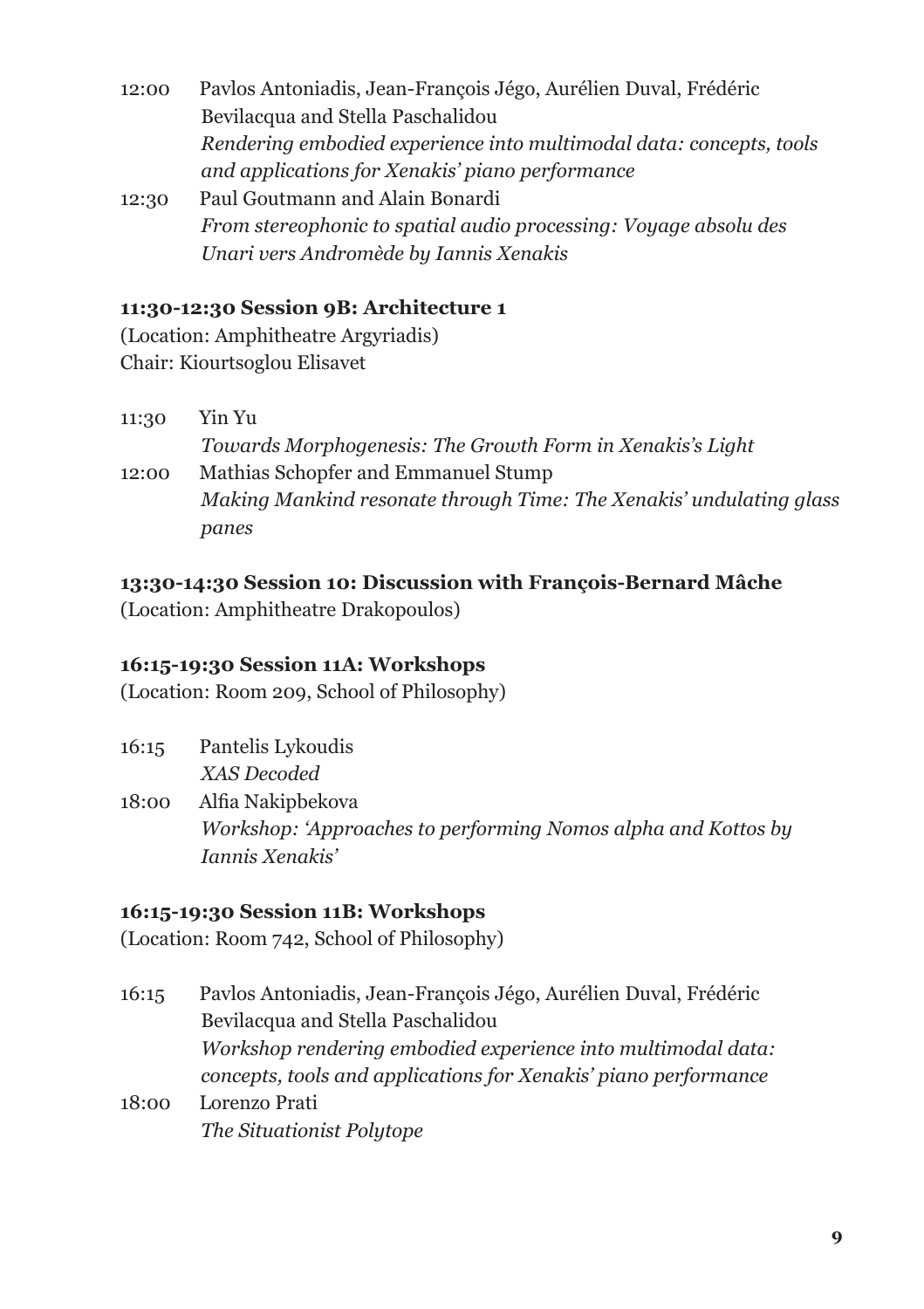# **20:30-22:00 Concert at Greek National Opera**

(Location: Greek National Opera)

Plektó (1993, sextuor) Kaï (1995, nonet) Ikhoor (1978, string trio) Akanthos (1977, soprano and octuor) dissoArt; Johannes Kalitzke, conductor; Ilektra Platiopoulou, mezzo-soprano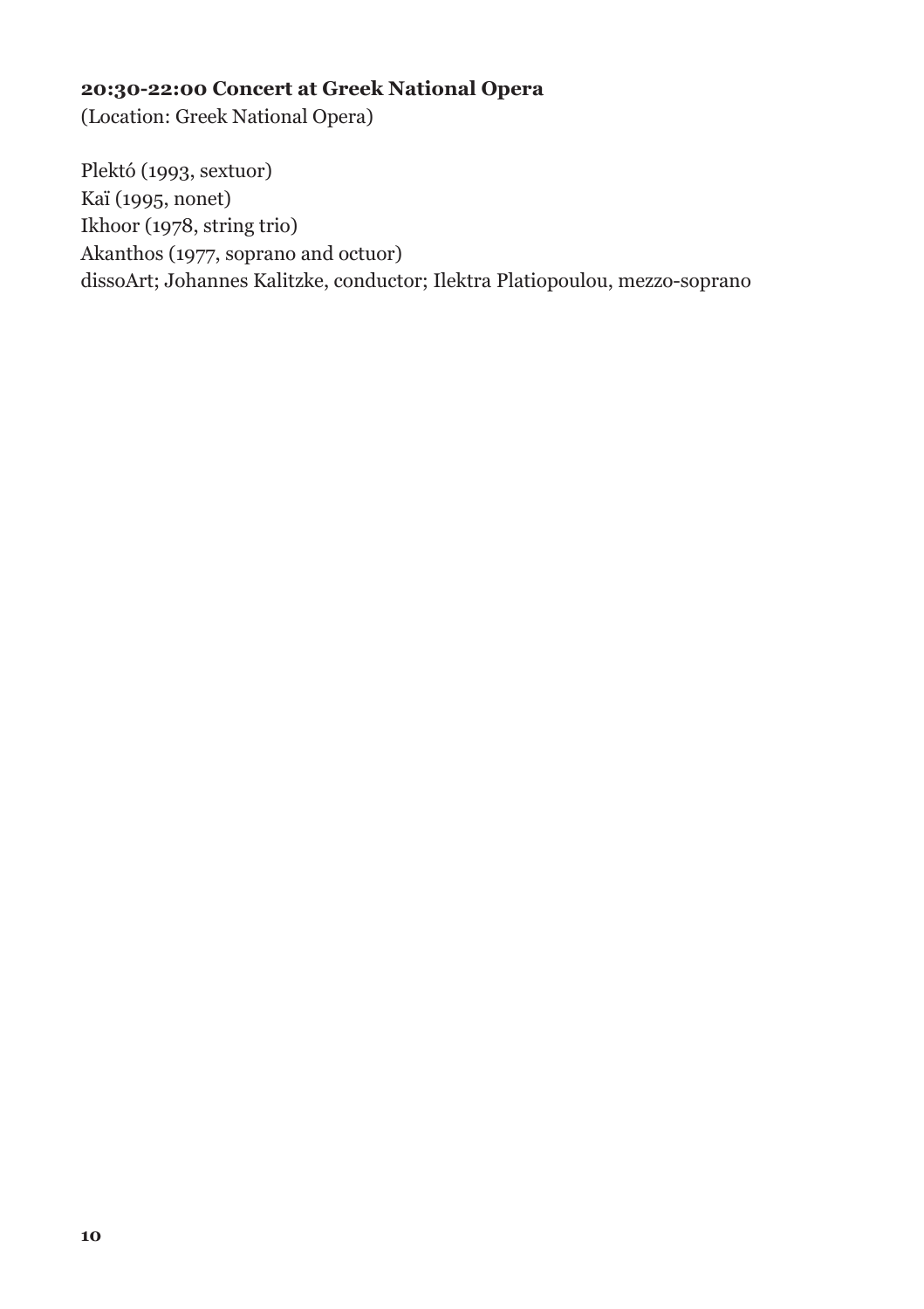# **Friday, May 27th**

#### **09:00-10:00 Session 13A: Architecture 2**

(Location: Amphitheatre Drakopoulos) Chair: Kostas Paparrigopoulos

- 09:00 Leda Dimitriadi *Creative mathematics: randomness, indeterminacy, unpredictability in music and architecture* 09:30 Cecile Regnault
	- *BaXen. When Xenakis invites himself to a school of architecture.*

#### **09:00-10:00 Session 13B: Performance 2**

(Location: Amphitheatre Argyriadis) Chair: Pavlos Antoniadis

09:00 Ulysse Del Ghingaro and Makis Solomos *Pour la Paix. Analysing the piece and preparing its performance* 09:30 Fernando Chaib and Leonardo Labrada *Making possible the impossible: performative ideas and solutions in some Xenaki's percussion works*

# **10:00-11:00 Session 14A: Architecture 3**

(Location: Amphitheatre Drakopoulos) Chair: Leda Dimitriadi

- 10:00 Séverine Bridoux-Michel *The "enveloping spatial relationship": some perspectives relating on Xenakian architectural work*
- 10:30 Irina Oznobikhina *Space, Rhythm, and Architecture: Atmospheres in Works of Iannis Xenakis*

#### **10:00-11:00 Session 14B: Archival Researches**

(Location: Amphitheatre Argyriadis) Chair: Stéphan Schaub

*Xenakis?*

10:00 Ronan Gil de Morais *Xenakis in Indonesia: influences in the composition of Jonchaies (1977) and Pléïades (1978)* 10:30 Zoé Declercq *The score of Rythmes sur Tabla, a "key document" in the work of Iannis* 

**11**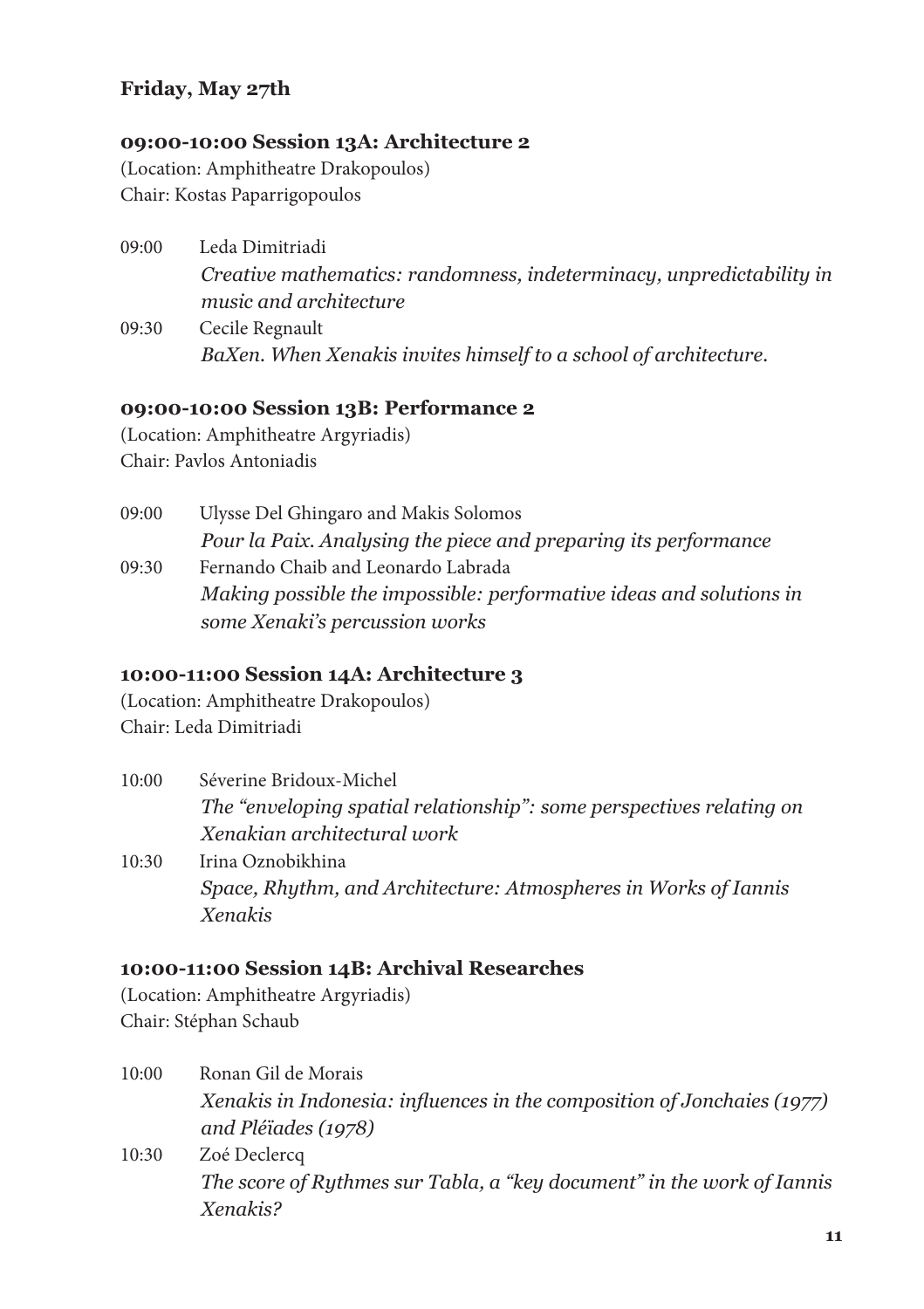#### **11:30-13:00 Session 15A: Post-Xenakian Proposals**

(Location: Amphitheatre Drakopoulos) Chair: Peter Hoffmann

| 11:30 | Nicolas Tzortzis                                                     |
|-------|----------------------------------------------------------------------|
|       | Expanding the rhythmic writing of Iannis Xenakis in my works of the  |
|       | 2010's                                                               |
| 12:00 | Nicoleta Chatzopoulou and Panagiotis Parthenios                      |
|       | Site-specificity and Sonic Grains: An approach to sound synthesis by |
|       | mapping point clouds of a specific site using granular synthesis     |
|       | techniques.                                                          |
| 12:30 | Oswaldo Emiddio Vasquez Hadjilyra                                    |
|       | Towards a Topological and Materialist Synthesis of Sound             |

#### **11:30-13:00 Session 15B: Computational Models**

(Location: Amphitheatre Argyriadis) Chair: Ioannis Zannos

- 11:30 Daniel Brown, Natalia Kotsani and Anastasia Georgaki *Stochastic Modeling of the Cicada Chorus*
- 12:00 Pauxy Gentil-Nunes, Luan Simões and Petrucio Viana *An attempt at extending Xenakis' compositional design of Herma through computational tools*
- 12:30 Serkan Sevilgen *Xenakis's Matrix to Image Matrix: A Sonification Method Inspired by Achorripsis*

# **13:30-14:30 Session 16: Project reports and open discussion**

(Location: Amphitheatre Drakopoulos) Project Report

#### **15:00-17:30 Trip to Nafplio**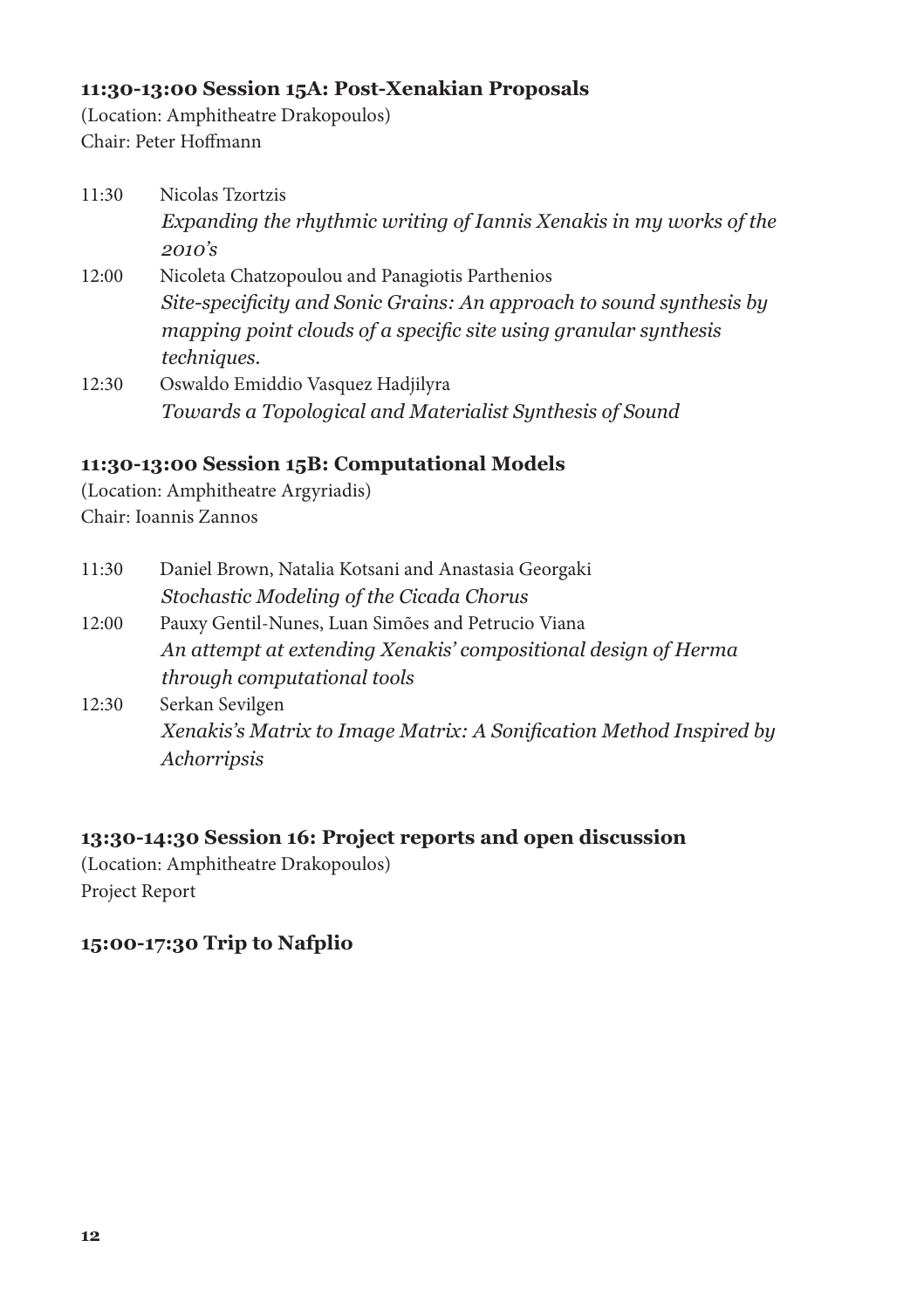# **19:30-22:00 Opening at Nafplio, meeting with Mâkhi Xenakis, concert, reception**

(Location: Vouleftiko)

Greetings: The District of the Peloponnese, Mr. Dimitri Kostouros (Mayor of Nafplion) Prof. Athanasios Katsis (Rector of the University of the Peloponnese) Dean of the School of Arts, (Professor Christos Kardaras) Prof. Marina Kotzamani (Chair of the Department of Performing and Digital Arts of the University of the Peloponnese)

Meeting with Mâkhi Xenakis

Concert

Stefanos Thomopoulos, piano: Herma (1961-61) Evryali (1973)

Ensemble vocal Soli Tutti, Denis Gautheyrie direction:

Olivier Messiaen: Troisième Rechant ("éventail déployé") (1948) Nuits (1967-68)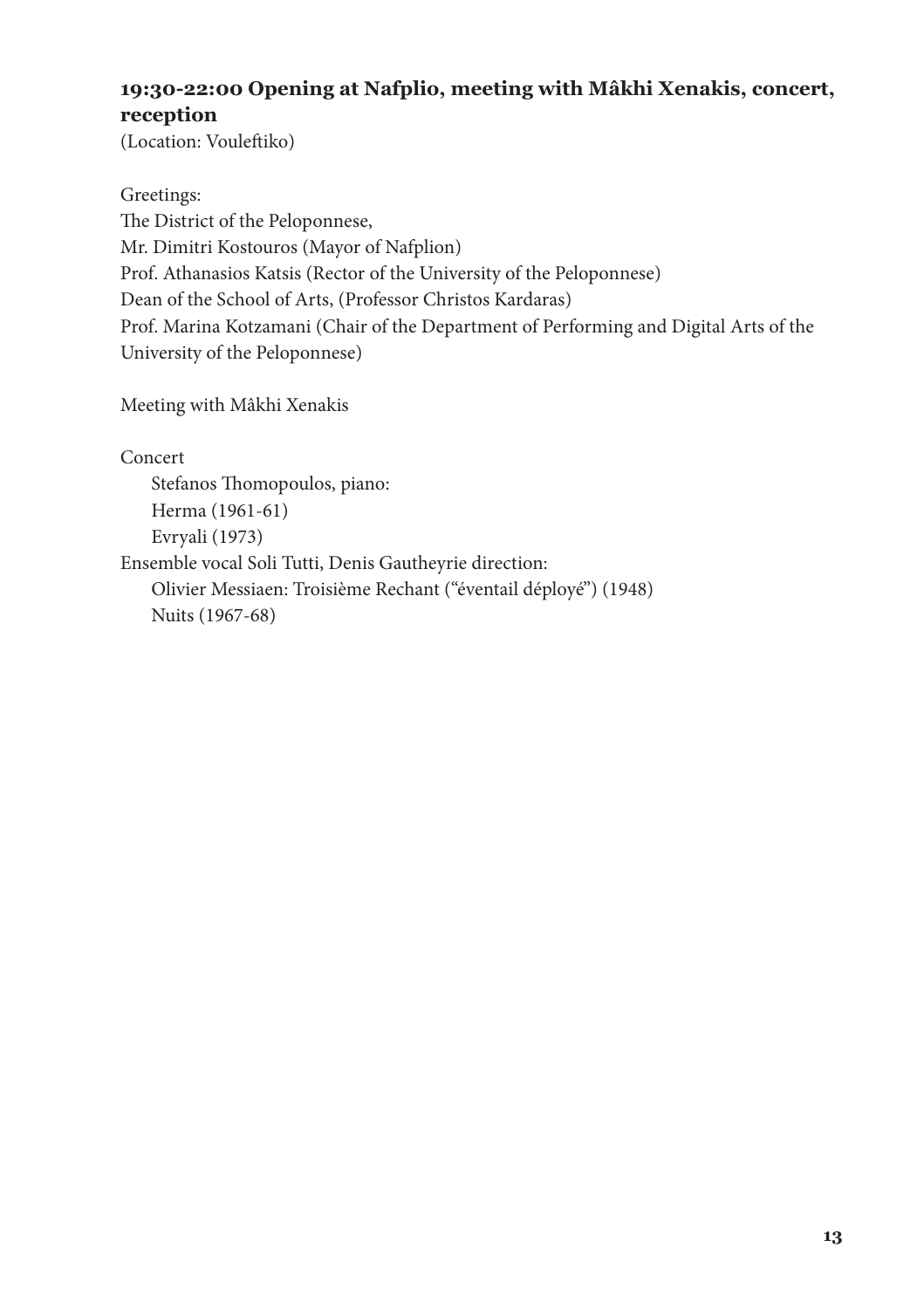#### **Saturday, May 28th**

#### **09:30-11:00 Session 19: Polytopes 1**

(Location: Vouleftiko) Chair: Marina Kotzamani

- 09:30 Sahereh Astaneh *Reconstruction and interpretation of ancient history to build a national identity. Focus on the Polytope de Persépolis by Xenakis (1971)*
- 10:00 Laurentiu Beldean *Levels of Multimedia Rhetoric in POLYTOPE DE PERSEPOLIS (1971). Defining Cyber-world Categories through Some Registers of Philosophy & Scientific Aesthetics*
- 10:30 Mehdi Taheri *Persepolis Polytopon: Resolving Fictitious Attributions from a Persianate Perspective*

#### **11:30-13:00 Session 20: Polytopes 2, performance, space**

(Location: Vouleftiko) Chair: Alexandros Efklidis

- 11:30 Pierre Carré *Polytope de Cluny: towards a reconstitution* 12:00 Marko Slavíček *The Narrative of the Mycenae Polytope*
- 12:30 Anastasia Chintzoglou *Xenakis's Oresteia: a reconstructed theatre*

#### **13:30-14:30 Session 21: Politics**

(Location: Vouleftiko) Chair: Makis Solomos

13:30 Ramón del Buey Cañas *Xenakis and May '68: A Critique of Aesthetic Autonomy* 14:00 Despina Sinou

*The Xenakis case under international law. Aspects of nationality, transnationality, vulnerability and international responsibility*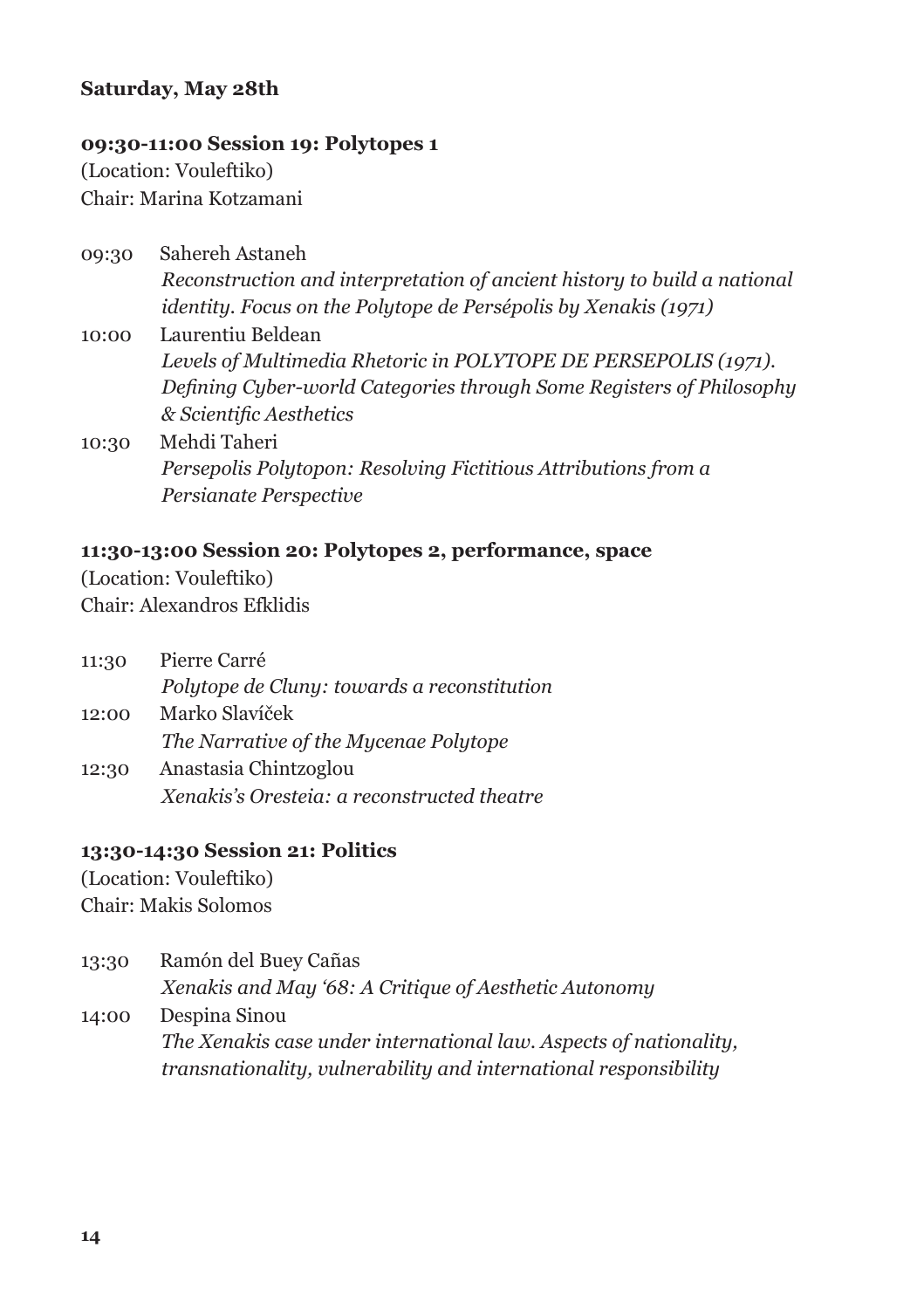# **15:45-20:00 Session 22: Workshops**

(Location: Vouleftiko)

| 15:45 | Iannis Zannos, Stella Dimitrakopoulou and Hari Marini          |
|-------|----------------------------------------------------------------|
|       | Connecting Xenakis' work to cyberphysical performance in dance |
|       | education and artistic practice                                |

- 17:15 Katerina El Raheb, Pavlos Antoniadis, Marina Stergiou, Iannis Zannos, Pablo Palacio, Maria Roussou and Dimitris Batsis *Mapping materialities: Digital embodied interactions with Iannis Xenakis' work*
- 18:45 Andrew Watts and Davor Vincze *Algorithmic Composition with Max/MSP and OpenMusic*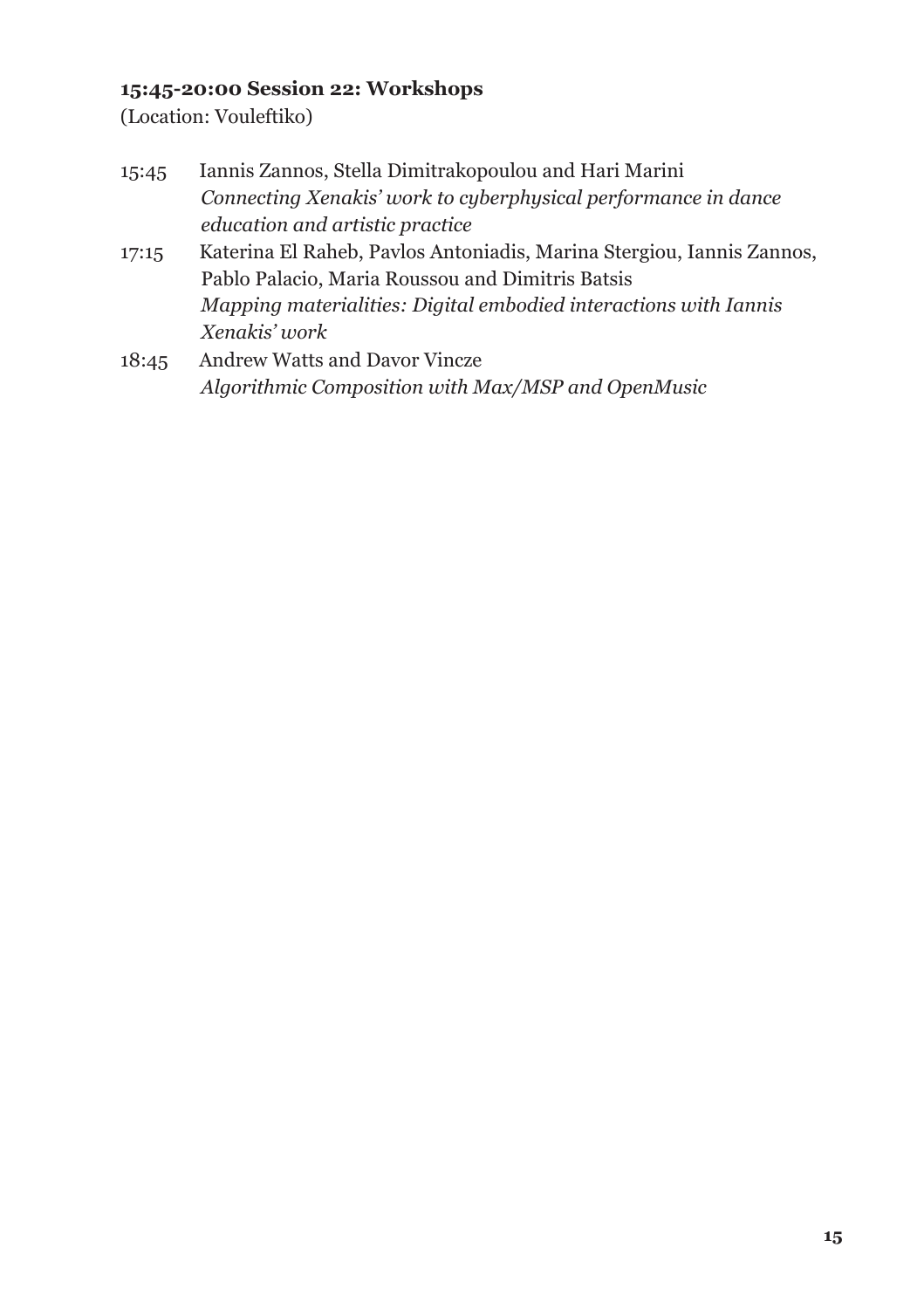#### **Sunday, May 29th**

#### **09:00-12:00 Visit to Mycenae**

Archeological tour of Mycenae, museum Αrchaeological guidance, Prof. Christofilis Maggidis (Mycenaean Foundation) Presentation of the Mycenae Polytopon, Marina Kotzamani (Αssociate Professor, University of the Peloponnese) and Marco Slavicec (PhD student, TU Berlin)

#### **12:00-13:00 Reception brunch**

Melathron Center at Mycenae, Mycenaean Foundation, Municipality of Argos Mycenae

#### **13:00-15:00 Visit to Epidavros**

#### **15:00-17:30 Return to Athens**

**Satellite event**

# **Xenakis Workshop** (in Greek only)

(Location: Fougaro)

Students from 11 Greek Academic Institutions draw inspiration from the work of Iannis Xenakis, re-interpreting it into digital art works

# **09:00-10:00 Part I**

(Location: Fougaro)

Athens School of Fine Arts (3 works) Dept. of Visual and Applied Arts, AUTh (2 works) School of Film, AUTh (1 work)

# **10:00-11:15 Part II**

(Location: Fougaro)

Dept. of Fine Arts and Art Sciences, University of Ioannina (8 works) Dept. of Fine and Applied Arts, University of Western Macedonia (5 works)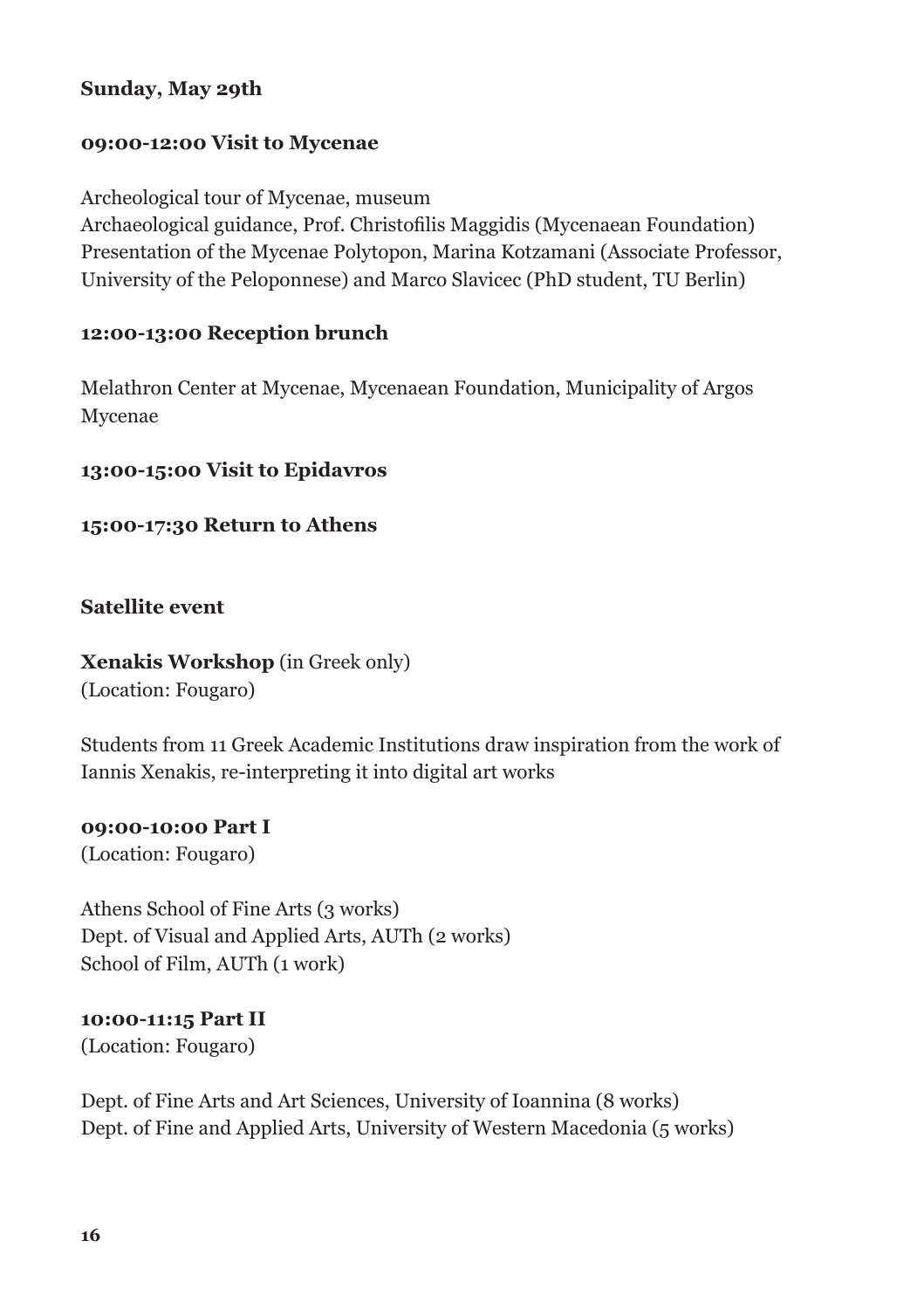#### **11:30-13:00 Part III**

(Location: Fougaro)

School of Music Studies, AUTh (5 works) Dept. of Music Studies, University of Athens (4 works)

### **13:30-15:00 Part IV**

(Location: Fougaro)

Dept. of Music Studies, Ionian University (3 works) Dept. of Audio and Visual Arts, Ionian University (3 works) Dept. of Performing and Digital Arts, University of the Peloponnese (3 works) Dept. of Digital Arts and Cinema, University of Athens (1 work)

# **15:00-17:00 Welcoming Speech, Lunch Break**

(Location: Fougaro)

Welcoming speeches on behalf of the Municipality of Nafplio, the Region of Peloponnese and the University of the Peloponnese

Lunch break

# **17:00-18:00 Xenakis's Motions, Bodies and Textures**

(Location: Fougaro)

#### Multimedia Performance

Concept / Co-Direction: Theodora Skipitares, Anna Tzakou, Katerina El Raheb Collaborating classes: Multimedia and Directing (A. Tzakou), Digital Technology and Character Animation II (K. El Raheb), Scenography - Outdoor Space (Ch. Thanou) and Digital Sound Processing: Music Composition (N. Vassilopoulos)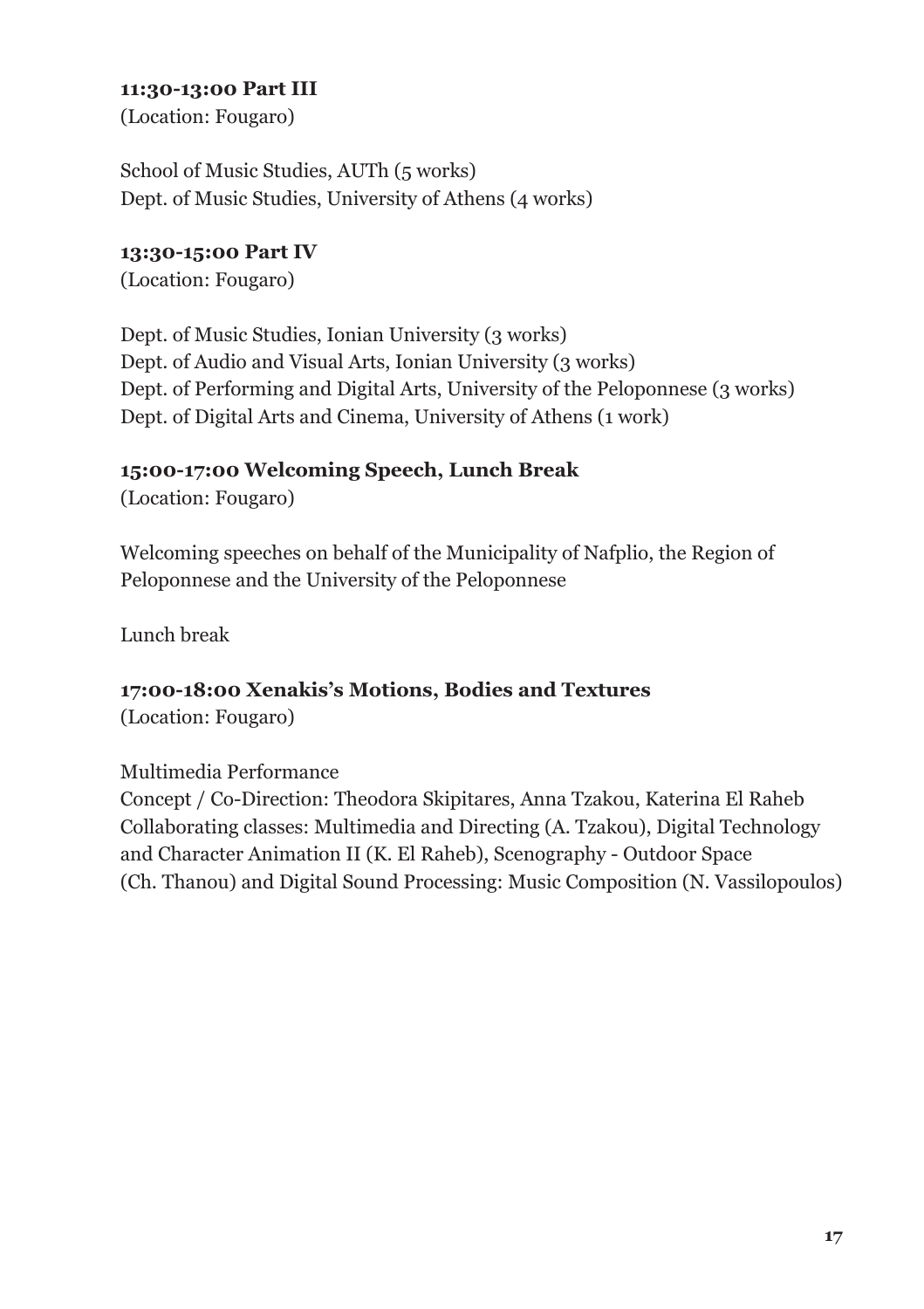#### **Venue Locations:**

# **Amphitheatre Argyriadis Amphitheatre Drakopoulos Great Hall**

30 Panepistimiou Street, Athens National and Kapodistrian University of Athens, Main Building (Propylaia)

#### **School of Philosophy**

79 Nikolaou Kazantzaki Street, Zografou, Panepistimiopolis, Deparment of Music, National and Kapodistrian University of Athens

# **National Technical University Athens**

Kaftantzoglou Hall, 42 Patission Street, Athens (Polytechneio)

# **Athens Conservatoire**

17-19 Vasileos Georgiou B Street, Athens

**École française d'Athènes** 6 Didotou Street, Athens

#### **Greek National Opera**

364 Syggrou Avenue, Kallithea, Stavros Niarchos Foundation

**Vouleftiko** Staikopoulou Street, Nafplio

**Fougaro** 98 Asklipiou Avenue, Nafplio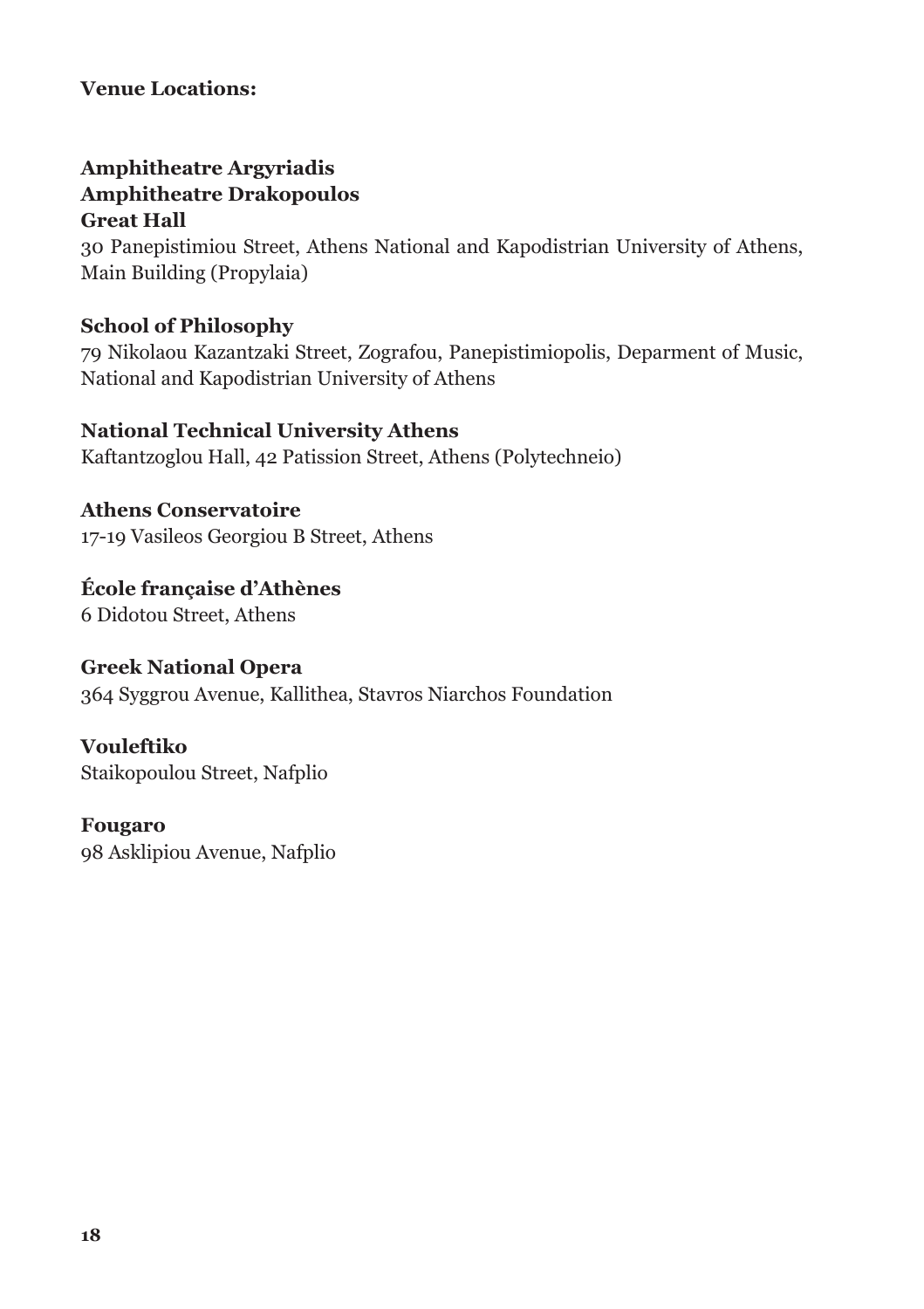# **Symposium Chairs**

Prof. Anastasia Georgaki (National and Kapodistrian University of Athens) Prof. Makis Solomos (Université Paris 8, MUSIDANSΕ) Mâkhi Xenakis (Amis de Xenakis)

### **Program committee**

Areti Andreopoulou (National and Kapodistrian University of Athens) Dimitris Exarchos (University of Ioannina) Elisavet Kiourtsoglou (University of Thessaly) Iakovos Steinhauer (National and Kapodistrian University of Athens)

# **Music and Media Arts Committee**

Marina Kotzamani (University of the Peloponnese) Alexandros Efklidis (University of the Peloponnese) Orestis Karamanlis (National and Kapodistrian University of Athens) Dimitris Maronidis (Aristotle University of Thessaloniki)

# **The symposium is organised by**

National and Kapodistrian University of Athens Université Paris 8 Friends of Xenakis Association University of the Peloponnese

# **In collaboration with**

Aristotle University of Thessaloniki University of Ioannina University of Thessaly

# **With the support of**

Hellenic Ministry of Culture and Sports Greek National Opera (Alternative Stage) ASKI (Contemporary Social History Archives, Athens) Onassis Stegi École Française d' Athènes Municipality of Nafplio Municipality of Argos Mycenae Mycenaean Foundation National Technical University of Athens Laboratory of Music Acoustics and Technology (LabMAT, NKUA) Peloponnese Region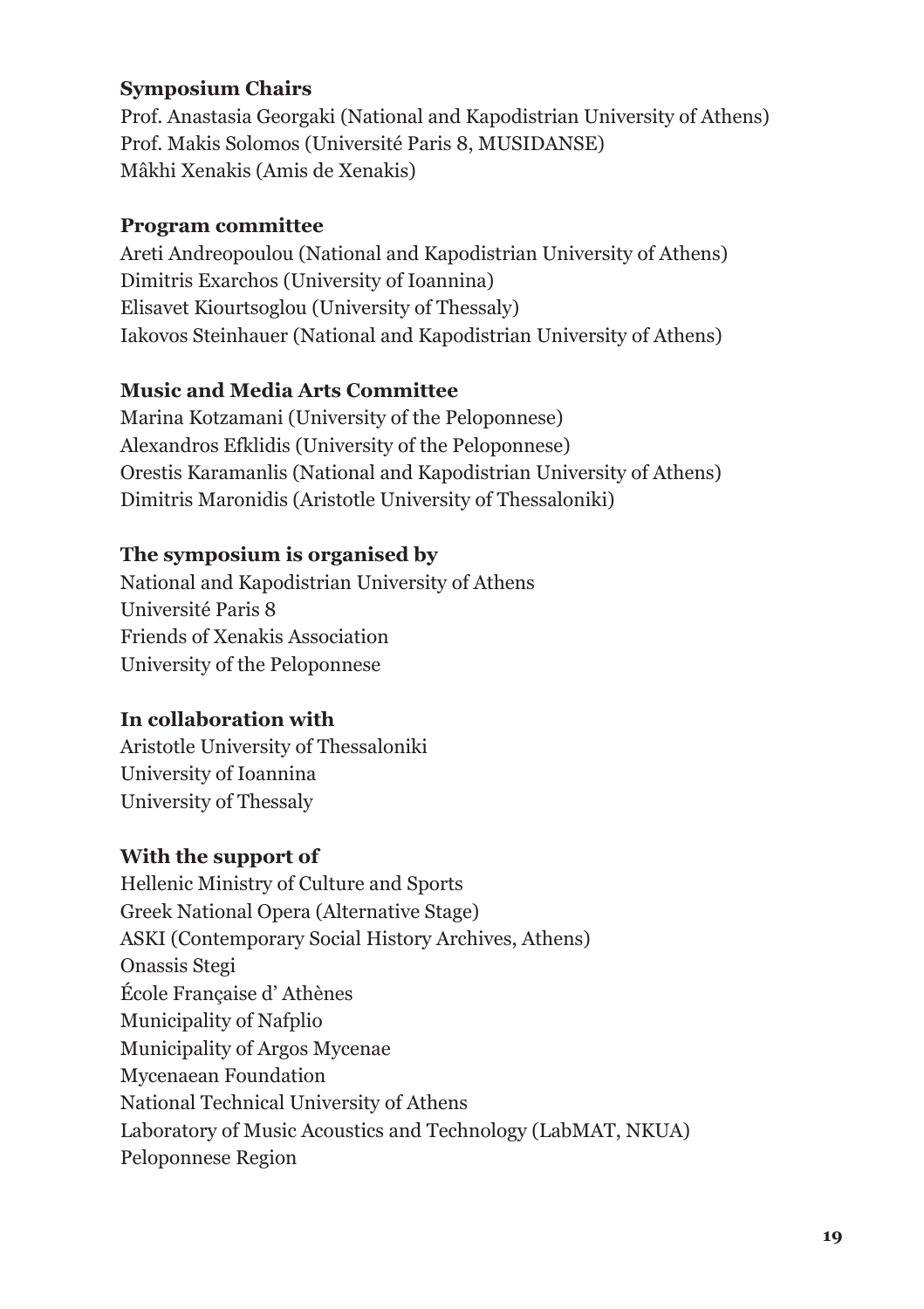# **Media Sponsor**

ΕΡΤ 3ο Πρόγραμμα

#### **Scientific Committee**

Moreno Andreatta (CNRS-IRMA/University of Strasbourg & IRCAM/Sorbonne University) Pavlos Antoniadis (Technische Universität Berlin / Humboldt Stiftung) Antonios Antonopoulos (Independent musicologist) Gérard Assayag (IRCAM) Anne-Sylvie Barthel-Calvet (Université de Lorraine, CRULH / Université de Strasbourg, ACCRA, CREAA) Alain Bonardi (Université Paris 8, CICM/MUSIDANSE) Emilios Campouropoulos (Aristotle University of Thessaloniki) Dimitris Charitos (National and Kapodistrian University of Athens) Agostino Di Scipio (Conservatorio di L'Aquila) Léda Dimitriadi (ENSA Paris-Malaquais / ACS / UMR AUSSER / PSL) Stylianos Dimou (Hong Kong Baptist University) Dimitris Exarchos (University of Ioannina) Alexandros Efklidis (University of the Peloponnese) Anastasia Georgaki (National and Kapodistrian University of Athens) Benoît Gibson (Universidade de Évora) James Harley (University of Guelph) Peter Hoffmann (Independent researcher) Mihu Iliescu (Amis de Xenakis) Elisavet Kiourtsoglou (University of Thessaly) Marina Kotzamani (University of the Peloponnese) Mikhail Malt (IRCAM) Dimitris Maronidis (Aristotle University of Thessaloniki) Alfia Nakipbekova (University of Leeds) Marcos Novak (transLAB/MAT/UCSB) Kostas Paparrigopoulos (HSAE) Panagiotis Parthenios (Technical University of Crete) Curtis Roads (UCSB) Stéphan Schaub (São Paulo State University at Campinas – UNICAMP – NICS/IA) Makis Solomos (Université Paris 8, MUSIDANSE) Ronald Squibbs (University of Connecticut) Iakovos Steinhauer (National and Kapodistrian University of Athens) Stefanos Thomopoulos (CRR de Nice) Olga Touloumi (Bard College) Iannis Zannos (Ionian University) Thanassis Zervas (University of Macedonia)